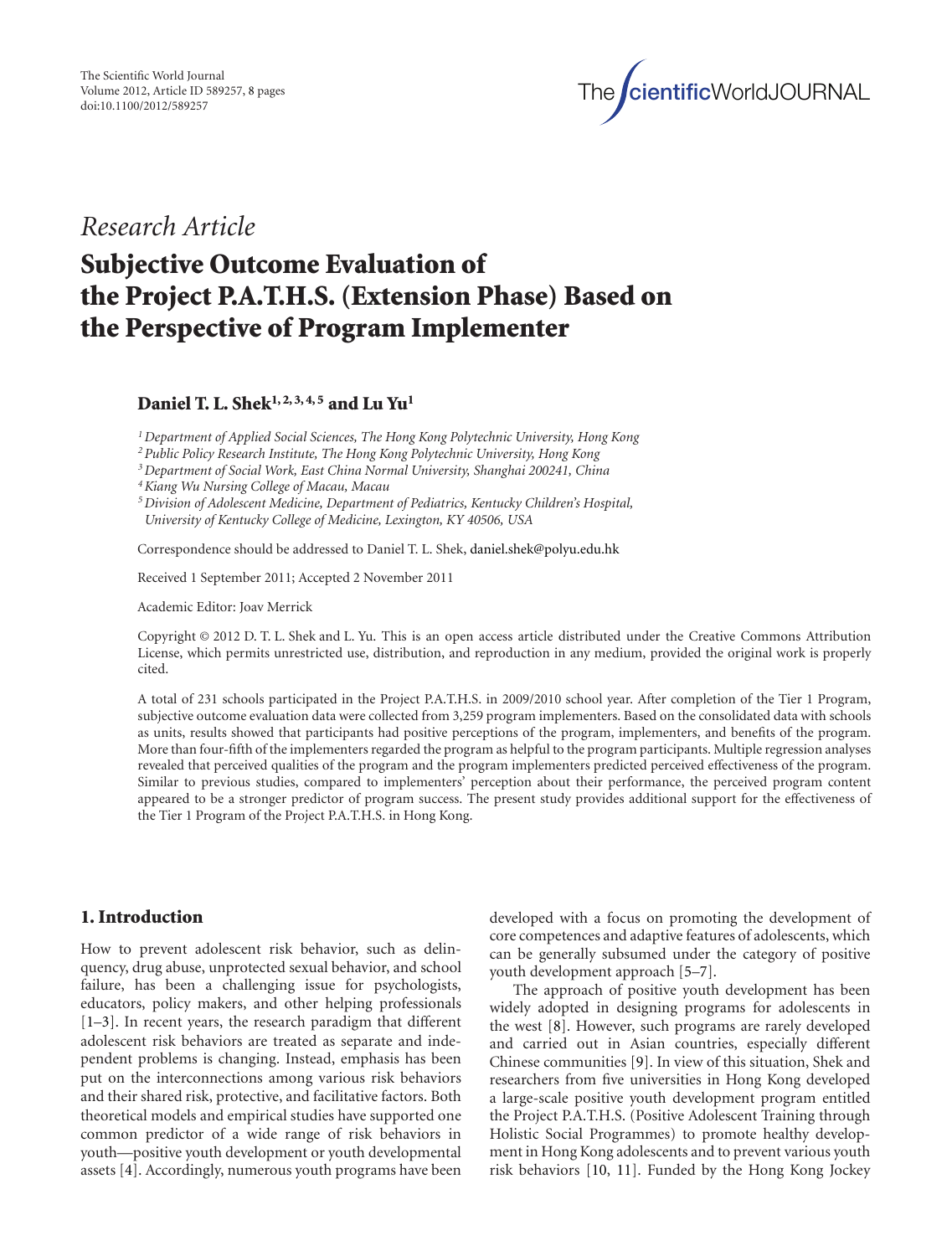Club Trust Charities since 2005 (with funding of HK\$400 million in the initial phase and HK\$350 million in the extension phase), the project has been implemented in about half of the secondary schools in Hong Kong for consecutively seven years. There are two tiers of program in the project. Tier 1 Program is a universal positive youth development program provided for secondary 1 to 3 students in Hong Kong. Tier 2 Program takes a selective approach which aims at around one-fifth of the Tier 1 Program participants who have greater psychosocial needs.

As the Project P.A.T.H.S. has been implemented in a large scale in Hong Kong adolescents, one important question that must be asked is how effective the project is. To answer this question, systematic evaluation of the program is necessary. Since the launch of the program, numerous evaluation studies have been carried out, with the use of a variety of evaluative strategies, including objective outcome evaluation, subjective outcome evaluation, focus group interview, case studies, direct observation, and a longitudinal randomized group controlled trial [12, 13]. Findings based on these evaluation studies in the past seven years have generally shown positive program effects of the Project P.A.T.H.S. in promoting different competences and developmental assets and preventing various risk behaviors in the program participants [14–17]. For example, based on eight waves of data collected in five consecutive years, Shek and colleagues reported that students who had participated in the Project P.A.T.H.S. showed better developmental outcomes than did students in a randomized controlled group, in terms of both positive youth development indicators (e.g., resilience, moral competence, and prosocial involvement) and different risk behaviors such as substance abuse and delinquent behaviors [18, 19].

While objective outcome evaluation, particularly randomized controlled trial, is considered the "gold" standard for the assessment of program effectiveness, subjective outcome evaluation has several unique advantages in program evaluation [20–22]. First, as compared to objective outcome evaluation, subjective outcome evaluation provides a way to find out different stakeholders' opinions and subjective experiences of the program. Second, subjective outcome evaluation offers immediate and important information about the implementation of a program before its effects on objective indicators can be observed. Third, subjective outcome evaluation is a more cost-effective evaluative method than objective outcome evaluation. Fourth, subjective outcome evaluation by program implementers contains valuable message about problems and difficulties encountered in program implementation which contribute to the improvement of the program in the future. In evaluating the Project P.A.T.H.S., subjective outcome evaluation was conducted in both program participants and program implementers to obtain a comprehensive picture about different stakeholder's views towards the project [23].

Although very encouraging evaluation findings have been reported for the initial phase of the project, it is important to know whether similar positive findings could be found for the extension phase. Against this background,

subjective outcome evaluation findings based on the perspectives of program workers who implemented the Tier 1 Program in the 2009/2010 school year were reported in this paper. In addition, instructors' perceptions about the program, their own performance, and the effectiveness of the project were contrasted among different grade levels to learn about whether program workers at different grades have different views about the program. Previous findings suggested that instructors who taught the curriculum in the lower forms had more positive perceptions than did instructors teaching the program in the higher forms. As such, it was hypothesized that similar pattern regarding the grade effect on program implementers' subjective evaluation would also be observed in the present sample. Besides, the relationships among program implementers' views towards the program, perceptions about the instructor, and the overall effectiveness of the program were examined to gain a further understanding of critical factors that influence perceived program effectiveness by program workers. Based on prior findings, it was hypothesized that program implementers' perceived program quality and their own performance would significantly predict their subjective evaluation on program effectiveness.

#### **2. Methods**

*2.1. Participants and Procedures.* A total of 231 schools joined the Project P.A.T.H.S. in the fourth year of the full implementation phase in the 2009/2010 school year (i.e., the first year in the extension phase), with 219, 185, and 173 schools in secondary 1, secondary 2 and secondary 3 levels, respectively. The mean number of students per school was 154.36 (ranged from 6 to 240 students), with an average of 4.50 classes per school (ranged from 1 to 12 classes). Among them, 32.24% of the respondent schools adopted the full program (i.e., 20-hour program involving 40 units) whereas 67.76% of the respondent schools adopted the core program (i.e., 10-hour program involving 20 units). The mean number of sessions used to implement the program was 28.54 (ranged from 2 to 48 sessions). While 47.31% of the respondent schools incorporated the program into the formal curriculum (e.g., Liberal Studies, Life Education), 52.69% used other modes (e.g., using form teacher's periods and other combinations) to implement the program. The mean numbers of social workers and teachers implementing the program per school per form were 1.71 (ranged from 0 to 7) and 5.11 (ranged from 0 to 27), respectively.

After the Tier 1 Program was completed, the implementers were invited to respond to a Subjective Outcome Evaluation Form (Form B) developed by the first author [24]. In the school year 2009-2010, a total of 3,259 questionnaires were completed. The data collection was conducted after the completion of the program. To facilitate the program evaluation, the Research Team developed an evaluation manual with standardized instructions for collecting the subjective outcome evaluation data [24]. In addition, adequate training was provided to the implementers during the 20 hour training workshops on how to collect and analyze the data collected by Form B.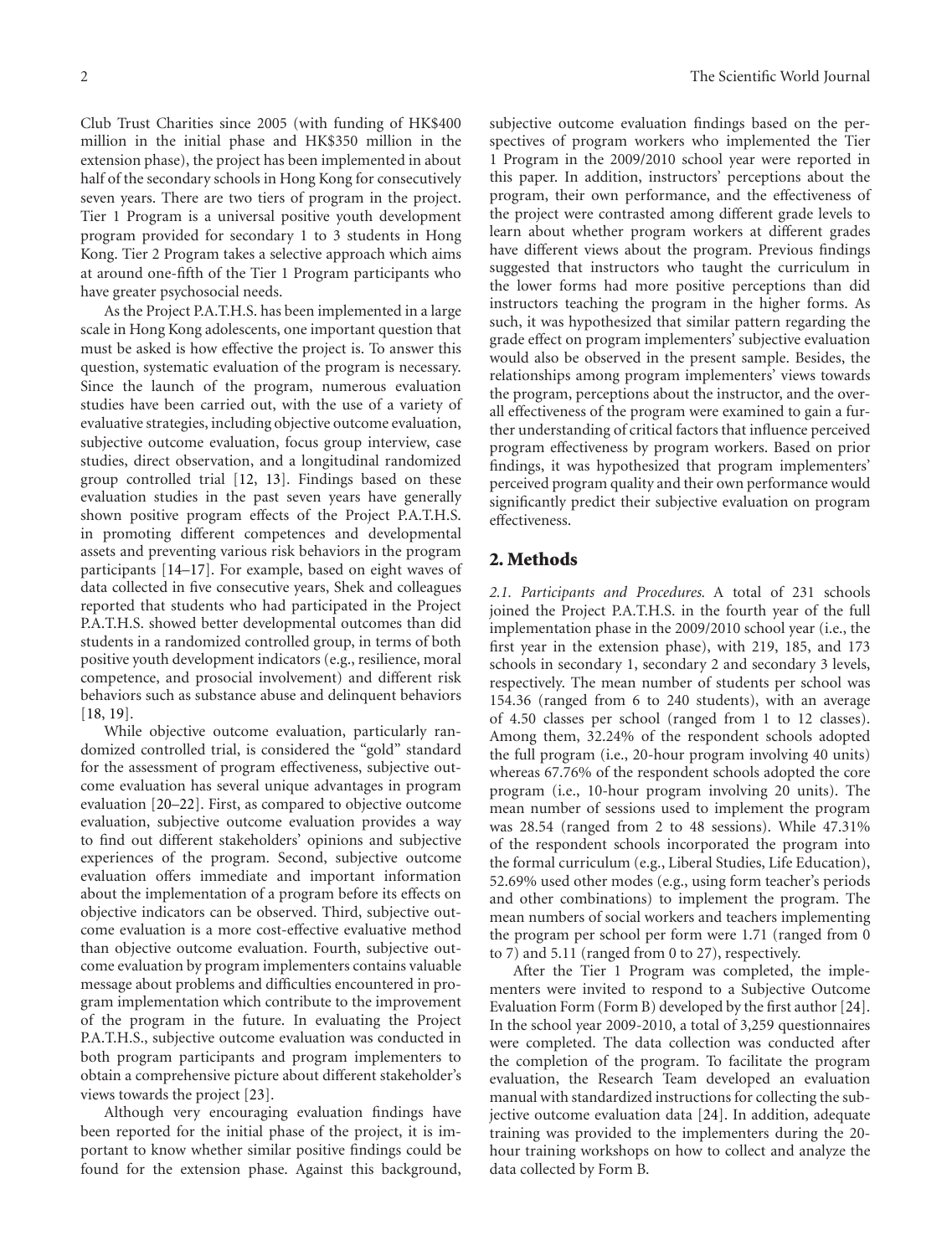*2.2. Instruments.* The Subjective Outcome Evaluation Form (Form B) was used in the present study, including the following parts.

- (i) Program implementers' perceptions of the program, such as program objectives, design, classroom atmosphere, interaction among the students, and the respondents' participation during class (10 items).
- (ii) Program implementers' perceptions of their own practice, including their understanding of the course, teaching skills, professional attitude, involvement, and interaction with the students (10 items).
- (iii) Implementers' perceptions of the effectiveness of the program on students, such as promotion of different psychosocial competencies, resilience, and overall personal development (16 items).
- (iv) The extent to which the implementers would recommend the program to other students with similar needs (1 item).
- (v) The extent to which the implementers would teach similar programs in future (1 item).
- (vi) The extent to which the program implementation has helped the implementers' professional growth (1 item).
- (vii) Things that the implementers obtained from the program (open-ended question).
- (viii) Things that the implementers appreciated most (open-ended question).
- (ix) Difficulties encountered (open-ended question).
- (x) Areas that require improvement (open-ended question).

For the quantitative data, the program workers who collected the data were requested to input the data in an EXCEL file developed by the Research Team which would automatically compute the frequencies and percentages associated with the different ratings for an item. When the schools submitted the hard copy of the reports, they were also requested to submit the soft copy of the consolidated data sheets. After receiving the consolidated data by the funding body, the research team aggregated the data to "reconstruct" the overall profile based on the subjective outcome evaluation data. It should be noted that although both qualitative and quantitative data were collected, the present paper only focused on the quantitative reports. Qualitative findings are to be reported elsewhere.

*2.3. Data Analysis.* Percentage data were examined using descriptive statistics. A composite measure of each factor (i.e., perceived qualities of program content, perceived qualities of program implementers, and perceived program effectiveness) was created based on the total scores of each scale divided by the number of items. Pearson correlation analysis was used to examine if the program content and program implementers were related to the program effectiveness. To compare program implementers' evaluation across different

grades, several one-way ANOVAs were conducted with the three subscale scores as the dependent variables and grade as the independent variable. Hierarchical linear regression analyses were further performed to examine the relationship between different aspects of implementers' evaluation about the project and the program effectiveness. All analyses were performed by using the Statistical Package for Social Sciences Version 17.0.

#### **3. Results**

The quantitative findings based on the closed-ended questions are presented in this paper. Several observations can be highlighted from the findings. First, the participants generally had positive perceptions of the program (Table 1), including clear objectives of the curriculum (94.80%), wellplanned teaching activities (90.51%), and very pleasant classroom atmosphere (87.88%). Second, a high proportion of the implementers had positive evaluation of their performance (Table 2). For example, 98.18% of the implementers perceived that they were ready to help their students; 97.43% of the implementers expressed that they cared for the students; 96.35% believed that they had good professional attitudes. Third, as shown in Table 3, many implementers perceived that the program promoted the development of students, including their resilience (91.84%), social competence (93.73%), life reflections (91.61%), and overall development (93.16%). Fourth, 89.73% of the implementers would recommend the program to students with similar needs. Fifth, 83.36% of the implementers expressed that they would teach similar courses again in the future. Finally, 84.37% of the respondents indicated that the program had contributed to their professional development.

Reliability analysis with the schools as the unit of analyses showed that Form B was internally consistent (Table 4): 10 items related to the program ( $\alpha = .95$ ), 10 items related to the implementer ( $\alpha = .94$ ), 16 items related to the benefits (*<sup>α</sup>* <sup>=</sup> *.*98), and the overall 36 items measuring program effectiveness ( $\alpha$  = .98). Results of correlation analyses showed that both program content  $(r = .79, P < .01)$  and program implementers  $(r = .65, P < .01)$  were strongly associated with program effectiveness.

To examine differences in the perceived variables (i.e., program content, program implementers, and program effectiveness) across grade levels, several one-way ANOVAs were performed with the perceived variables as dependent variables and grade level (i.e., secondary 1 to 3) as independent variable. Significant results were only found in program content,  $F_{(2,574)} = 3.77$ ,  $P = .02$ . Post hoc analysis using Tukey's procedure with Bonferroni adjustment (i.e.,  $P =$ *.*02) revealed that significant difference was found between secondary 1 ( $M = 4.47$ ) and secondary 3 ( $M = 4.36$ ) participants (*<sup>P</sup>* <sup>=</sup> *.*03), with the secondary 1 program perceived to be relatively more favorable than the Secondary 3 Program.

Multiple regression analyses were performed on both the whole sample and the responses of students in different grades separately. Table 5 presents the findings. Overall,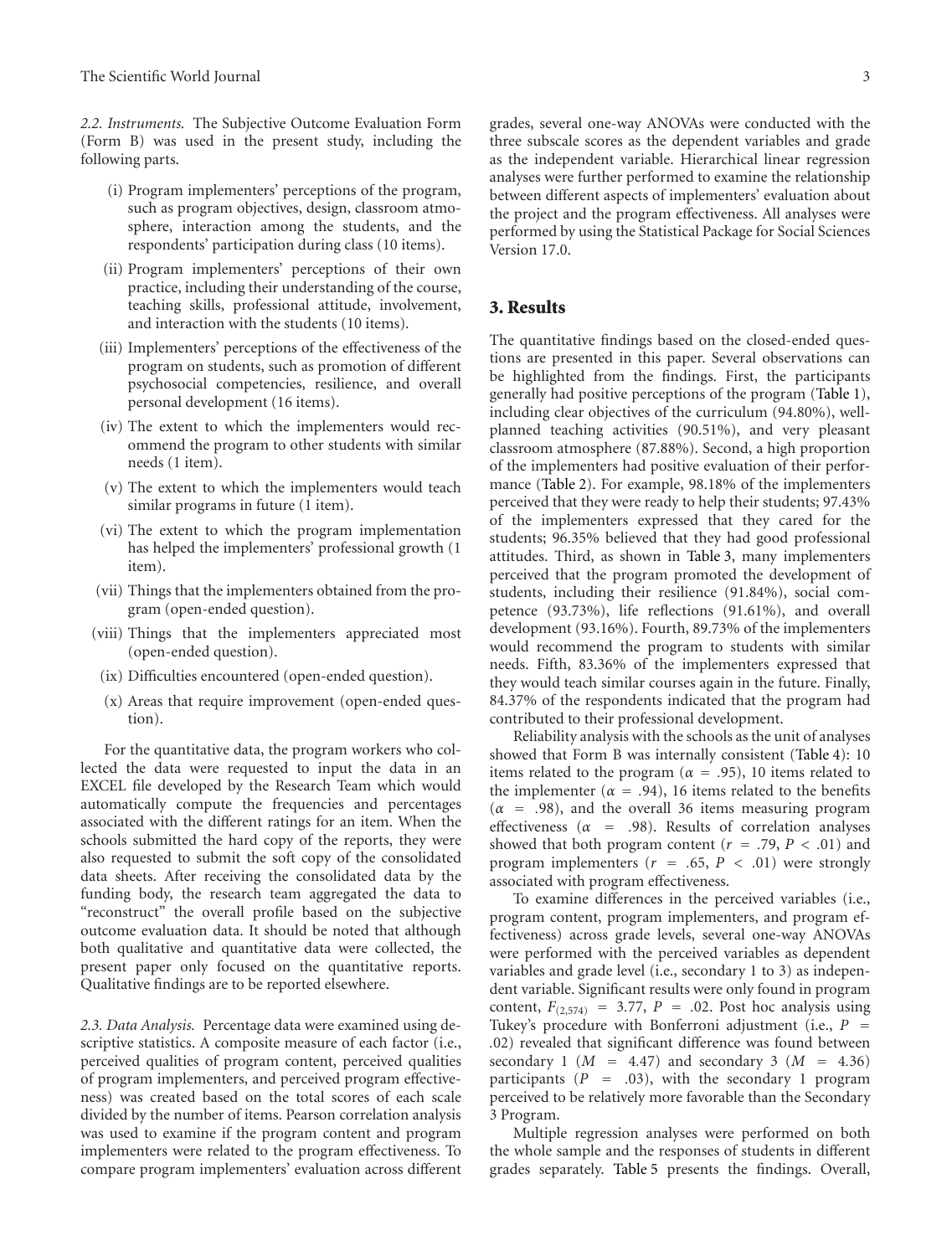|                                                                                                        | Respondents with positive responses (options 4–6) |       |                  |       |                  |       |                  |       |
|--------------------------------------------------------------------------------------------------------|---------------------------------------------------|-------|------------------|-------|------------------|-------|------------------|-------|
|                                                                                                        | S <sub>1</sub>                                    |       | S <sub>2</sub>   |       | S <sub>3</sub>   |       | Overall          |       |
|                                                                                                        | $\boldsymbol{n}$                                  | $\%$  | $\boldsymbol{n}$ | $\%$  | $\boldsymbol{n}$ | $\%$  | $\boldsymbol{N}$ | $\%$  |
| (1) The objectives of the curriculum are<br>very clear.                                                | 1214                                              | 95.37 | 979              | 94.86 | 887              | 93.96 | 3080             | 94.80 |
| (2) The design of the curriculum is very<br>good.                                                      | 1125                                              | 88.37 | 873              | 84.68 | 803              | 85.06 | 2801             | 86.24 |
| (3) The activities were carefully planned.                                                             | 1160                                              | 91.19 | 924              | 89.71 | 854              | 90.47 | 2938             | 90.51 |
| (4) The classroom atmosphere was very<br>pleasant.                                                     | 1156                                              | 90.95 | 897              | 87.17 | 796              | 84.50 | 2849             | 87.88 |
| (5) There was much peer interaction<br>amongst the students.                                           | 1127                                              | 88.74 | 875              | 84.87 | 776              | 82.73 | 2778             | 85.77 |
| (6) Students participated actively during<br>lessons (including discussions, sharing,<br>games, etc.). | 1121                                              | 88.06 | 866              | 84.00 | 755              | 80.15 | 2742             | 84.47 |
| (7) The program has a strong and sound<br>theoretical support.                                         | 1090                                              | 85.69 | 889              | 86.06 | 812              | 86.11 | 2791             | 85.93 |
| (8) The teaching experience I<br>encountered enhanced my interest in the<br>course.                    | 1051                                              | 82.76 | 826              | 80.19 | 751              | 79.64 | 2628             | 81.04 |
| (9) Overall speaking, I have very positive<br>evaluation of the program.                               | 1071                                              | 84.26 | 839              | 81.30 | 756              | 80.08 | 2666             | 82.11 |
| (10) On the whole, students like this<br>curriculum very much.                                         | 1086                                              | 85.38 | 816              | 79.15 | 729              | 77.31 | 2631             | 81.05 |

Table 1: Summary of the program implementers' perception towards the program.

*Note:* all items are on a 6-point Likert scale with 1 = strongly disagree, 2 = disagree, 3 = slightly disagree, 4 = slightly agree, 5 = agree, and 6 = strongly agree. Only respondents with positive responses (options 4–6) are shown in the table. S1: Secondary 1 level; S2: Secondary 2 level; S3: Secondary 3 level.

|                                                                                               | Respondents with positive responses (options 4–6) |               |                  |               |                  |               |        |         |
|-----------------------------------------------------------------------------------------------|---------------------------------------------------|---------------|------------------|---------------|------------------|---------------|--------|---------|
|                                                                                               |                                                   | S1            | S <sub>2</sub>   |               | S <sub>3</sub>   |               |        | Overall |
|                                                                                               | $\boldsymbol{n}$                                  | $\frac{0}{0}$ | $\boldsymbol{n}$ | $\frac{0}{0}$ | $\boldsymbol{n}$ | $\frac{0}{0}$ | N      | $\%$    |
| (1) I have a good mastery of the curriculum.                                                  | 1142                                              | 90.21         | 897              | 87.34         | 825              | 87.77         | 2864   | 88.59   |
| (2) I prepared well for the lessons.                                                          | 1143                                              | 90.71         | 919              | 89.57         | 835              | 89.11         | 2897   | 89.89   |
| (3) My teaching skills were good.                                                             | 1153                                              | 91.51         | 921              | 89.59         | 832              | 88.79         | 2906   | 90.11   |
| (4) I have good professional attitudes.                                                       | 1220                                              | 96.60         | 993              | 96.69         | 898              | 95.63         | 3111   | 96.35   |
| (5) I was very involved.                                                                      | 1194                                              | 94.46         | 965              | 93.87         | 863              | 91.81         | 3022   | 93.50   |
| (6) I gained a lot during the course of instruction.                                          | 1083                                              | 86.02         | 859              | 83.72         |                  | 786 83.71     | 2.72.8 | 84.62   |
| (7) I cared for the students.                                                                 | 1237                                              | 97.63         | 1002             | 97.47         | 913              | 97.13         | 3152   | 97.43   |
| (8) I was ready to offer help to students when needed.                                        | 1247                                              | 98.42         | 1010             | 98.25         | 919              | 97.77         | 3176   | 98.18   |
| (9) I had much interaction with the students.                                                 | 1200.                                             | 94.79         | 964              | 93.87         | 875              | 93.09         | 3039   | 94.00   |
| (10) Overall speaking, I have very positive evaluation of myself as an instructor. 1228 96.92 |                                                   |               | 981              | 95.43         | 899              | 95.64         | 3108   | 96.07   |

Table 2: Summary of the program implementers' perception towards their own performance.

*Note:* all items are on a 6-point Likert scale with 1 = strongly disagree, 2 = disagree, 3 = slightly disagree, 4 = slightly agree, 5 = agree, and 6 = strongly agree. Only respondents with positive responses (Options 4–6) are shown in the table. S1: Secondary 1 level; S2: Secondary 2 level; S3: Secondary 3 level.

higher positive views towards the program and program implementers predicted higher perceived program effectiveness  $(P \lt 0.01)$ . The prediction of program effectiveness was stronger for perceptions of program ( $\beta$  = .70) than for views towards implementers ( $\beta$  = .13). The model explained 63% of the variance toward the prediction of program effectiveness. For participants in different grades, the pattern of relationships and the amount of variance in program effectiveness explained by the two predictors were very similar. While views towards program content

consistently predicted program effectiveness across grades, the relationship between views towards implementers and program effectiveness was only significant for the analyses based on the secondary 2 participants.

#### **4. Discussion**

The present study investigated the subjective outcome evaluation by program workers who implemented the Tier 1 Program of the Project P.A.T.H.S. in the 2009/2010 academic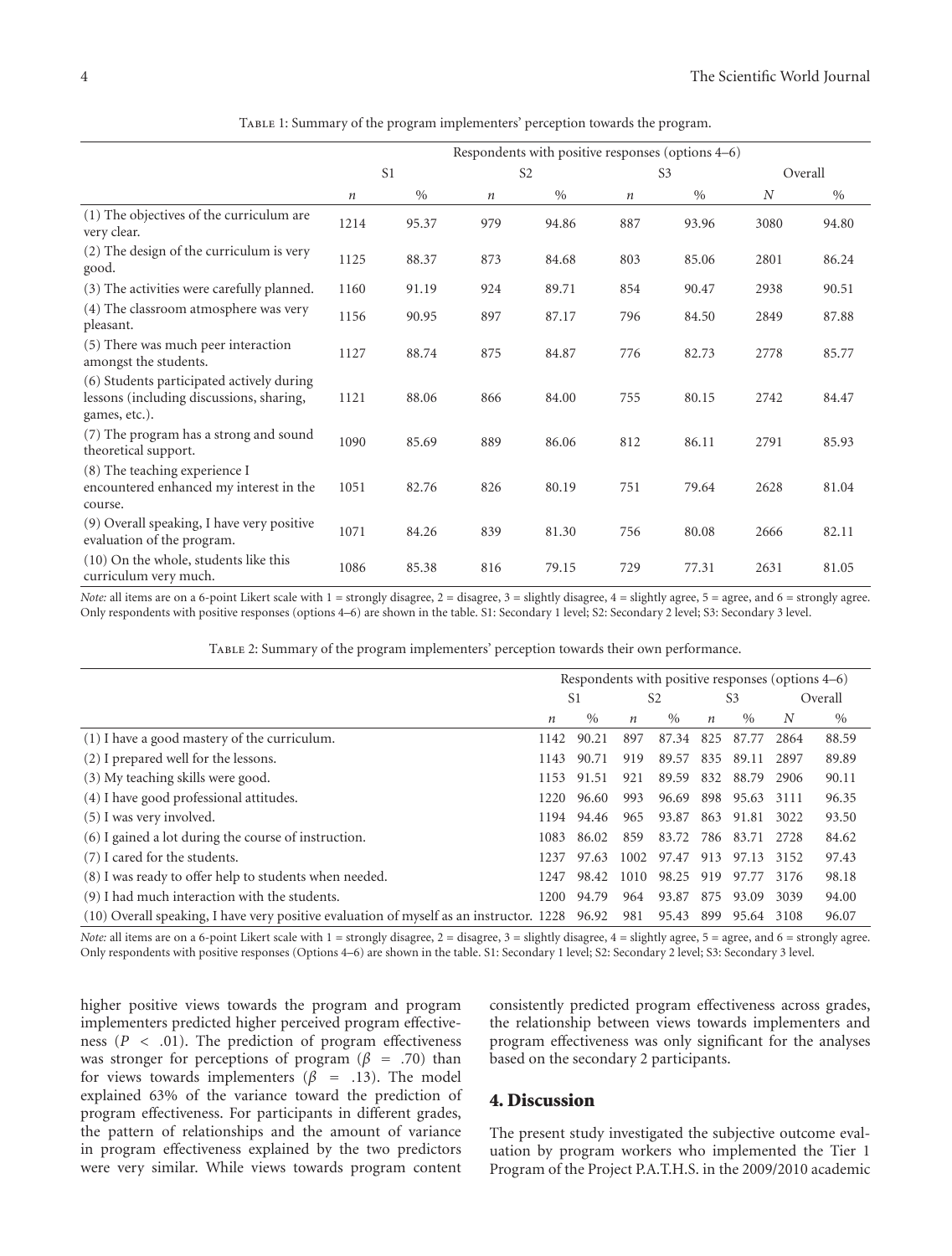| TABLE 3: Summary of the program implementers' perception towards the program effectiveness. |  |  |
|---------------------------------------------------------------------------------------------|--|--|
|                                                                                             |  |  |

| The extent to which the Tier 1 Program                                                         | Respondents with positive responses (options 3-5) |            |                |       |                |       |          |       |  |
|------------------------------------------------------------------------------------------------|---------------------------------------------------|------------|----------------|-------|----------------|-------|----------|-------|--|
| (i.e., the program in which all students                                                       | S <sub>1</sub>                                    |            | S <sub>2</sub> |       | S <sub>3</sub> |       | Overall  |       |  |
| have joined) has helped your students                                                          | $\,n$                                             | $0\!/\!_0$ | $\it n$        | $\%$  | $\it n$        | $\%$  | $\cal N$ | $\%$  |  |
| (1) It has strengthened students' bonding<br>with teachers, classmates, and their<br>families. | 1163                                              | 91.79      | 932            | 90.57 | 846            | 90.00 | 2941     | 90.88 |  |
| (2) It has strengthened students'<br>resilience in adverse conditions.                         | 1127                                              | 89.02      | 905            | 87.78 | 829            | 88.19 | 2936     | 91.84 |  |
| (3) It has enhanced students' social<br>competence.                                            | 1185                                              | 93.53      | 941            | 91.63 | 854            | 90.95 | 2541     | 93.73 |  |
| (4) It has improved students' ability in<br>handling.                                          | 1164                                              | 91.94      | 934            | 90.77 | 842            | 89.77 | 2108     | 88.83 |  |
| (5) It has enhanced students' cognitive<br>competence.                                         | 1118                                              | 88.38      | 887            | 86.03 | 831            | 88.50 | 1964     | 72.74 |  |
| (6) Students' ability to resist harmful<br>influences has been improved.                       | 1126                                              | 89.08      | 899            | 87.37 | 814            | 86.69 | 2004     | 64.79 |  |
| (7) It has strengthened students' ability to<br>distinguish between the good and the<br>bad.   | 1181                                              | 93.21      | 948            | 91.95 | 856            | 91.36 | 2463     | 76.37 |  |
| (8) It has increased students' competence<br>in making sensible and wise choices.              | 1152                                              | 91.07      | 915            | 88.92 | 838            | 89.15 | 2938     | 90.79 |  |
| (9) It has helped students to have life<br>reflections.                                        | 1104                                              | 87.48      | 909            | 88.34 | 839            | 89.26 | 2917     | 91.61 |  |
| (10) It has reinforced students'<br>self-confidence.                                           | 1063                                              | 83.97      | 835            | 81.07 | 769            | 81.81 | 2389     | 86.31 |  |
| (11) It has increased students' self-<br>awareness.                                            | 1179                                              | 93.87      | 937            | 90.97 | 864            | 91.91 | 2243     | 90.52 |  |
| (12) It has helped students to face the<br>future with a positive attitude.                    | 1091                                              | 86.72      | 884            | 85.91 | 818            | 87.11 | 1916     | 74.35 |  |
| (13) It has helped students to cultivate<br>compassion and care about others.                  | 1109                                              | 88.23      | 903            | 87.84 | 823            | 87.55 | 1995     | 63.58 |  |
| (14) It has encouraged students to care<br>about the community.                                | 1032                                              | 82.23      | 846            | 82.14 | 765            | 81.30 | 2205     | 68.46 |  |
| (15) It has promoted students' sense of<br>responsibility in serving the society.              | 1030                                              | 81.94      | 843            | 81.77 | 779            | 82.78 | 2712     | 84.07 |  |
| (16) It has enriched the overall<br>development of the students.                               | 1189                                              | 94.67      | 953            | 92.43 | 877            | 93.20 | 3044     | 95.27 |  |

*Note*: all items are on a 5-point Likert scale with 1 = unhelpful, 2 = not very helpful, 3 = slightly helpful, 4 = helpful, and 5 = very helpful. Only respondents with positive responses (Options 3–5) are shown in the table. S1: Secondary 1 level; S2: Secondary 2 level; S3: Secondary 3 level.

year. The findings showed that program implementers generally held positive views towards the program and the instructors and perceived the program as effective to promote healthy development of the participants. Program implementers' perceptions about the program and instructor significantly predicted their subjective evaluation about the program effectiveness, with views towards program content being a stronger predictor than views towards instructors. Moreover, these findings were held true for participants from different grade levels. There are three unique features of this study. First, the sample size was quite large. Actually, it is very rare to see such a large number of program implementers participated in outcome evaluation in the literature. Second, a validated measure of subjective outcome evaluation was used. Third, as there are few studies on the evaluation of positive youth development programs in

general, particularly in Chinese people, the present study is an important addition to the literature.

Overall, more than 80% of the participated program implementers had positive evaluation about different aspects of the program content, including the good curriculum design, strong theoretical support, pleasant classroom atmosphere, and active participation of the students. In particular, more than 90% of the instructors agreed that the objectives of the curriculum were very clear and the activities were carefully planned. Explicit learning objectives with respect to the required skills and a variety of instructional activities to facilitate learning are two critical components in outcomebased education which embraces the notion that the learner is accountable for his or her own achievements and represents the most updated approach to nowadays education [25–28]. The present findings that these two items received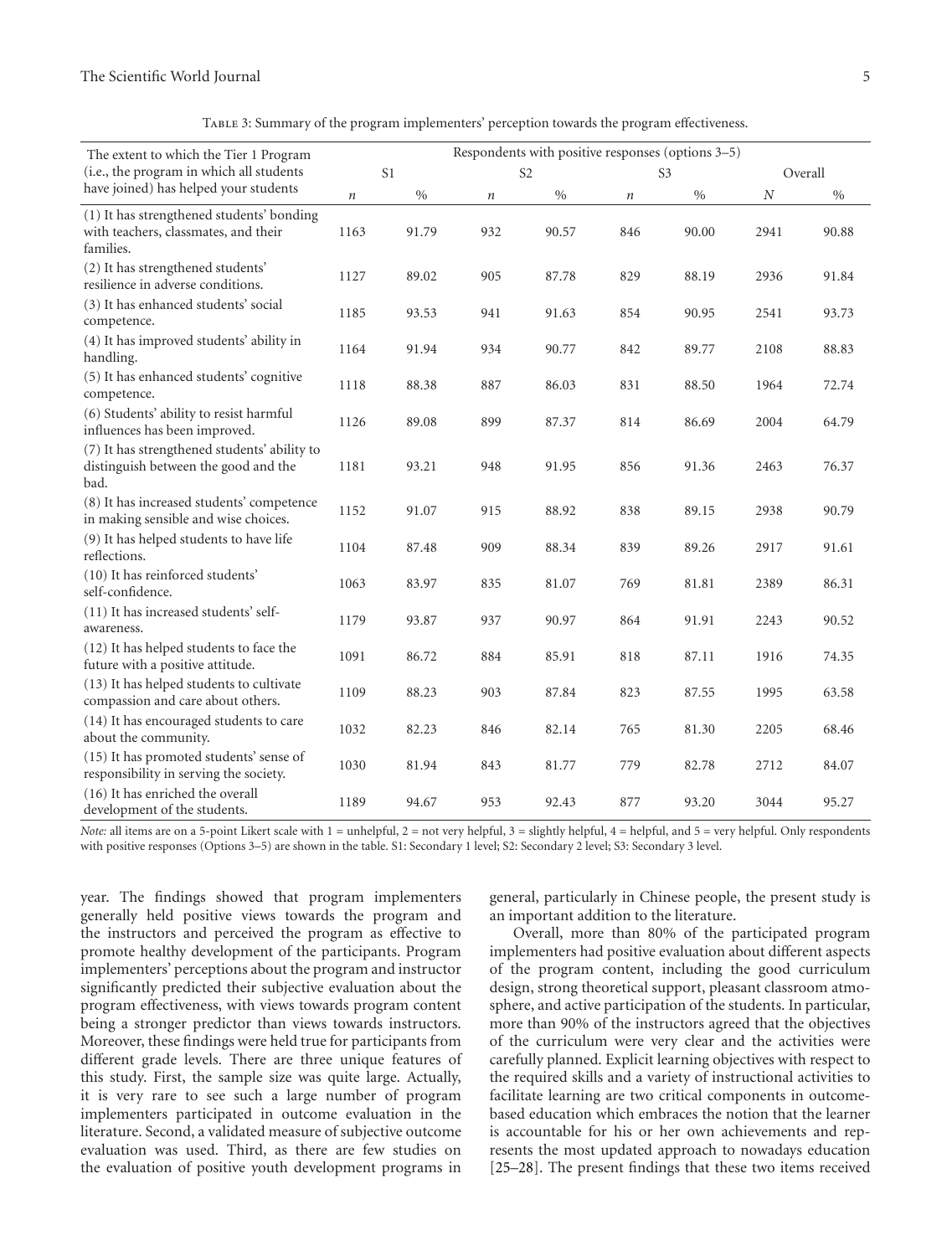|                                  | S1         |           | S2         |           | S <sub>3</sub> |            | Overall   |          |
|----------------------------------|------------|-----------|------------|-----------|----------------|------------|-----------|----------|
|                                  | М          | $\alpha$  | М          | $\alpha$  | М              | $\alpha$   | М         | $\alpha$ |
|                                  | (SD)       | (Mean#)   | (SD)       | (Mean#)   | (SD)           | $(Mean^*)$ | (SD)      | (Mean#)  |
| Program content (10 items)       | 4.47(0.42) | .95(.65)  | 4.39(0.47) | .95(.66)  | 4.36(.53)      | .95(.67)   | 4.41(.48) | .95(.66) |
| Program implementers (10 items)  | 4.68(.31)  | .93(.59)  | 4.62(.36)  | .94(.63)  | 4.63(0.40)     | .96(.69)   | 4.65(.36) | .94(.64) |
| Program effectiveness (16 items) | 3.44(0,40) | .97(0.71) | 3.41(.43)  | .98(0.71) | 3.41(.44)      | .98(.73)   | 3.42(.42) | .98(.71) |
| Total effectiveness (36 items)   | 4.07(.34)  | .98 (.52) | 4.02(.39)  | .98(.57)  | 4.01(0.42)     | .98(.60)   | 4.04(.38) | .98(.56) |

Table 4: Means, standard deviations, Cronbach's alphas, and means of interitem correlations among the variables by grade.

# Mean interitem correlations.

TABLE 5: Multiple regression analyses predicting program effectiveness.

|                | Model           |           |     |       |
|----------------|-----------------|-----------|-----|-------|
|                | Program content |           |     |       |
|                | $\beta^a$       | $\beta^a$ | R   | $R^2$ |
| S <sub>1</sub> | $.71**$         | .09       | .77 | .59   |
| S <sub>2</sub> | $.65***$        | $.20**$   | .80 | .64   |
| S <sub>3</sub> | $.74***$        | .09       | .82 | .67   |
| Overall        | $.70**$         | $.13***$  | .79 | .63   |

a Standardized coefficients.

 $*P < .05, **P < .01.$ 

the highest subjective evaluation from teachers suggest that the outcome-based approach has been well incorporated in the implementation of the Project P.A.T.H.S. Other opinions from teachers such as "there was much peer interaction amongst the students" and "on the whole students like this curriculum very much" provide further support for the successfulness of using this approach to deliver the Project P.A.T.H.S. in Hong Kong students.

Program implementers also viewed their own performance in teaching the program favorably, in terms of mastery and preparedness of the curriculum, teaching skills and attitudes towards the course and students, personal gains, interaction with students, and general evaluation of oneself as an instructor of the program. While self-fulfilling prophecy may explain the findings, it is noteworthy that this observation is consistent with previous findings that the students also perceived the instructors in a favorable light [12, 29], hence supporting the validity of the present finding.

With respect to the perceived effectiveness of the program, program implementers regarded the program as having promoted positive development in the participated students in multiple areas. For example, more than 90% of the instructors agreed that the project had enhanced students' bonding with others, resilience in adverse conditions, social competence, ability to make sensible and wise choices, and overall development. Students who attended the program were evaluated as having more life reflections and self-awareness. These findings are consistent with previous results based on other evaluation methods regarding the effectiveness of the Project P.A.T.H.S., such as the objective outcome evaluation and the subjective evaluation by students [29, 30].

Program implementers' subjective outcome evaluation was also compared among different grades. No significant grade differences were detected in program implementers' views about their own performance and perceived effectiveness of the program, which suggests that program implementers from different grade levels had similar favorable views towards the instructor and the program effectiveness. However, it was found that program content was evaluated more positively by secondary 1 implementers than by secondary 3 implementers. Similar findings were also noted in previous studies. While the curriculum designed for different grades has different content including various activities and topics for discussion, the basic framework of the course that consists of eight core positive youth development constructs is the same across grade. Therefore, the secondary 1 program may be perceived as more fresh and attractive to teachers than secondary 3 program. Besides, students in junior grade may also show more interests and better involvement in the course than senior students who attended the program since they entered to the secondary school. This finding provides some insights for the curriculum design in the future. Perhaps more novel units and topics especially suitable for senior secondary students could be developed and incorporated into the curriculum. Despite the grade difference, program implementers in the secondary 3 grade still reported favorable views towards the curriculum, with more than three fourths of the participants having positive evaluation about different aspects of the program content, which suggests that the curriculum is generally well received by the instructors.

Results of regression analyses suggest that for the whole sample of students, both perceived program and instructors significantly predicted the perceived effectiveness of the program, supporting the critical roles of program quality and implementers in program success. However, when data in different grades were analyzed separately, while program workers' subjective evaluation of the program quality consistently predicted perceived effectiveness of the program across grade, the effect of views about instructors' performance was only significant for secondary 2 participants. Apparently, program worker's evaluation about the program content appeared to be a stronger predictor than did their evaluation about instructors' performance. Similar findings were reported in Shek et al.'s paper [31]. While a variety of factors at different ecological levels were found to affect the implementation of a program, high program quality has always been considered the first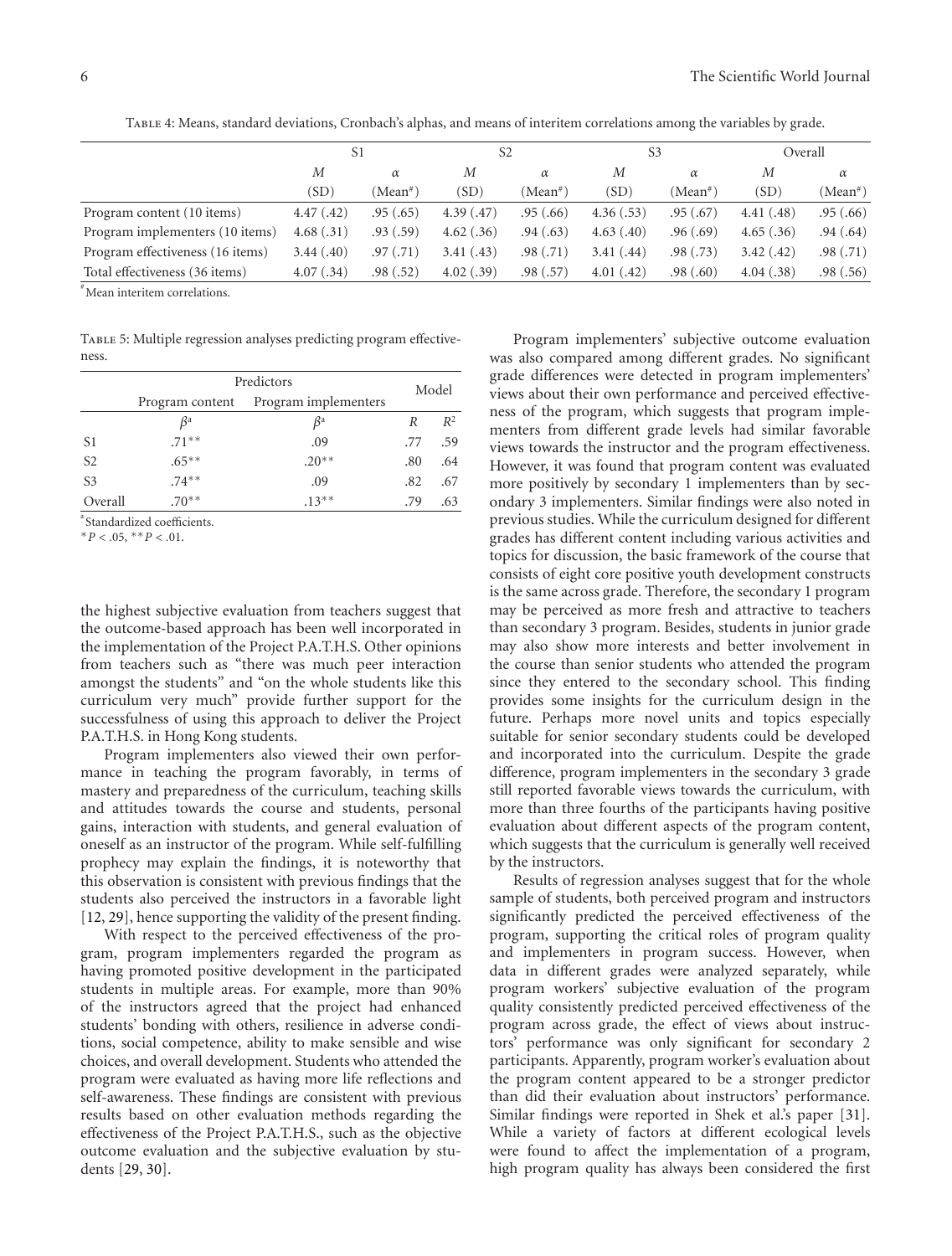requisite to the success of the program [32, 33]. Without a good design of the curriculum in the very beginning, it is impossible that the program will produce desirable outcomes in its participants, even with excellent program staff, highly-motived students, and supportive administrative environment. In fact, it is likely that quality of program and quality of implementers interactively affect the effectiveness of a program. For example, good curriculum content often increases the interests and motivation of instructors to teach the course [34], and thus the instructors may spend more time in preparation, show more passion in their teaching, and deliver the content in a more effective way. Therefore, when the effects of program content were controlled, the prediction of program instructors' performance on program effectiveness decreased. Another possibility is that this may be a statistical artifact as the range of scores for the evaluation of instructors was not wide. Future studies may focus on examining the interactive effects between program content and program implementers to identify more fundamental factors that determine program success. In addition, it is unclear why in the present study the evaluation of instructors only predicted program effectiveness for secondary 2 participants, but not for secondary 1 and 3 participants. This finding is inconsistent with previous report [31] and the literature in which the critical role of program implementers to program success is constantly highlighted [13, 21]. Obviously, replication study is needed. In particular, grade difference in the effect of program implementers' performance on program effectiveness should be further explored.

There are several limitations of the present study that should be acknowledged. First, the data were collected in a self-reported manner, which may be biased by the implementers' personal attitudes and perceptions towards the program. To reduce the potential bias, several measures were taken. First, program implementers responded to the questionnaire anonymously, and the confidentiality was repeatedly assured. Second, in the questionnaire, no threatening questions were asked that might elicit the respondents' feelings of role conflict and social desirability. Third, participants were encouraged to candidly report their negative views or feelings in the survey, and openended questions were provided for the teachers to record their suggestions on how to improve the program. Despite of these measures, the present findings should be interpreted with cautions, and evaluative studies that use other approaches, such as objective outcome evaluation based on developmental indicators, program participants' subjective evaluation, and process evaluation must be conducted for the purpose of triangulation. The second limitation of the present study is that only two general indicators of program quality and program implementers' performance were used to predict overall effectiveness of the project, which makes it impossible to identify specific aspects that are particularly important for program success. Besides, different factors may increase/decrease the program effects in different areas. For example, good performance of the teacher may have particular effects in strengthening students' bonding with teachers. Future studies may include different indicators of

program content and implementers as well as program effectiveness in the prediction model. Thirdly, previous studies have revealed that school and organization characteristics influence program effectiveness and implementation quality [34–36]. These contextual factors should be considered in further research. Finally, as the present findings were "reconstructed" from the evaluation reports submitted by the agencies, the unit of analyses was schools, instead of individuals. Therefore, individual variations were lost in the process which may lower the power of statistical analyses. Despite of these limitations, the present study constitutes an important addition to the current literature about the effectiveness of the Project P.A.T.H.S. in promoting positive youth development in Hong Kong adolescents.

#### **Acknowledgment**

The preparation for this paper and the Project P.A.T.H.S. were financially supported by The Hong Kong Jockey Club Charities Trust.

### **References**

- [1] Substance abuse and mental health services administration, *Results from the 2009 National Survey on Drug Use and Health: Volume I. Summary of National Findings*, Office of Applied Studies, Rockville, Md, USA, 2010.
- [2] I. Arteaga, C. C. Chen, and A. J. Reynolds, "Childhood predictors of adult substance abuse," *Children and Youth Services Review*, vol. 32, no. 8, pp. 1108–1120, 2010.
- [3] A. Adesola, "Time to act," *Drug Salvation Force*, vol. 2, p. 49, 1998.
- [4] K. J. Pittman, M. Irby, J. Tolman, N. Yohalem, and T. Ferber, "Preventing problems, promoting development, encouraging engagement: competing priorities or inseparable goals?" Forum for Youth Investment, Impact Strategies, Washington, DC, USA, 2003, http://www.forumfyi.org/.
- [5] S. J. Wilson and M. Lipsey, "The effects of school-based social information processing interventions on aggressive behavior, part I: universal programs," *Campbell Collaboration Systematic Review*, vol. 5, 2006.
- [6] R. E. Tremblay, L. Pagani-Kurtz, L. C. Masse, F. Vitaro, and R. O. Pihl, "A bi-modal preventive intervention for disruptive kindergarten boys: its impact through mid-adolescence," *Journal of Consulting and Clinical Psychology*, vol. 63, no. 4, pp. 560–568, 1995.
- [7] J. D. Hawkins, E. C. Brown, S. Oesterle, M. W. Arthur, R. D. Abbott, and R. F. Catalano, "Early effects of communities that care on targeted risks and initiation of delinquent behavior and substance use," *Journal of Adolescent Health*, vol. 43, no. 1, pp. 15–22, 2008.
- [8] R. F. Catalano, M. L. Berglund, J. A. M. Ryan, H. S. Lonczak, and J. D. Hawkins, "Positive youth development in the United States: research findings on evaluations of positive youth development programs," *Prevention and Treatment*, vol. 25, no. 1, pp. 1–111, 2002.
- [9] D. T. L. Shek and L. Yu, "A review of validated youth prevention and positive youth development programmes in Asia," *International Journal of Adolescent Medicine and Health*, vol. 23, no. 4, pp. 317–324, 2011.